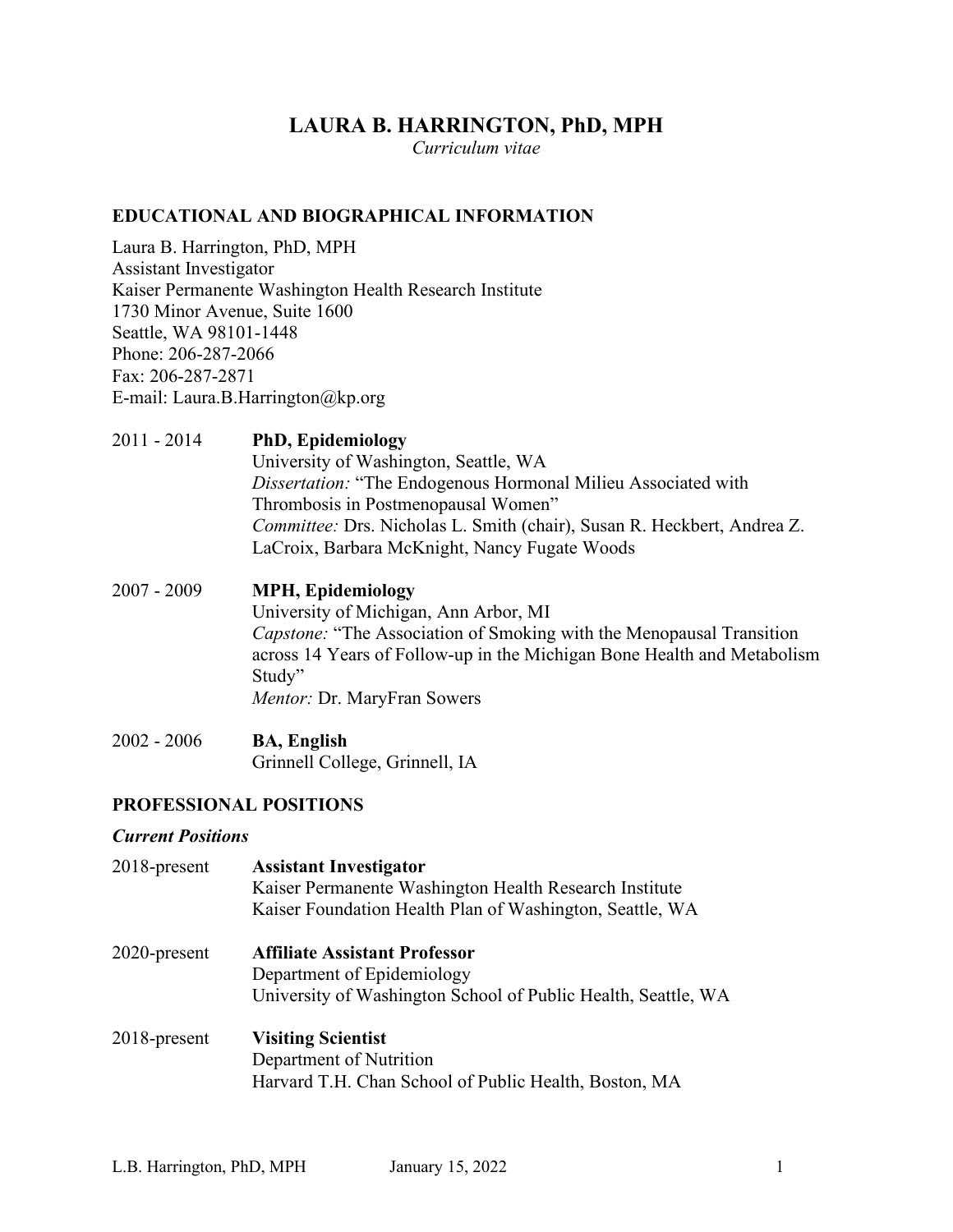| 2020-present          | <b>Assistant Professor</b><br>Department of Health Systems Science<br>Kaiser Permanente Bernard J. Tyson School of Medicine (KPSOM),<br>Pasadena, CA                                                                          |
|-----------------------|-------------------------------------------------------------------------------------------------------------------------------------------------------------------------------------------------------------------------------|
| <b>Past Positions</b> |                                                                                                                                                                                                                               |
| 2015-2018             | <b>Postdoctoral Research Fellow</b><br>NHLBI-funded T32 Training Program in Cardiovascular Epidemiology<br>Department of Nutrition<br>Harvard T.H. Chan School of Public Health, Boston, MA                                   |
| 2015                  | <b>Research Scientist</b><br>Department of Epidemiology, Cardiovascular Health Research Unit<br>University of Washington, Seattle, WA                                                                                         |
| 2011-2014             | <b>Predoctoral Research Associate</b><br>Department of Epidemiology, Cardiovascular Health Research Unit<br>University of Washington, Seattle, WA                                                                             |
| 2012-2013             | <b>Predoctoral Research Fellow</b><br>NHLBI-funded T32 Training Program in Cardiovascular Disease<br>Epidemiology<br>Department of Epidemiology, Cardiovascular Health Research Unit<br>University of Washington, Seattle, WA |
| 2009-2011             | <b>Research Area Specialist Associate</b><br>Division of General Pediatrics, Child Health Evaluation and Research Unit<br>University of Michigan, Ann Arbor, MI                                                               |
| 2007-2009             | <b>Research Assistant</b><br>Division of General Pediatrics, Child Health Evaluation and Research Unit<br>University of Michigan, Ann Arbor, MI                                                                               |
| 2008-2009             | <b>Research Assistant</b><br>Department of Epidemiology, Center for Integrated Approaches to Complex<br><b>Diseases</b><br>University of Michigan School of Public Health, Ann Arbor, MI                                      |
| 2006-2007             | <b>Research Assistant</b><br>Kansas Health Institute, Topeka, KS                                                                                                                                                              |
| 2005-2005             | <b>Pharmaceutical Chemistry Intern</b><br>Department of Pharmaceutical Chemistry<br>University of Kansas, Lawrence, KS                                                                                                        |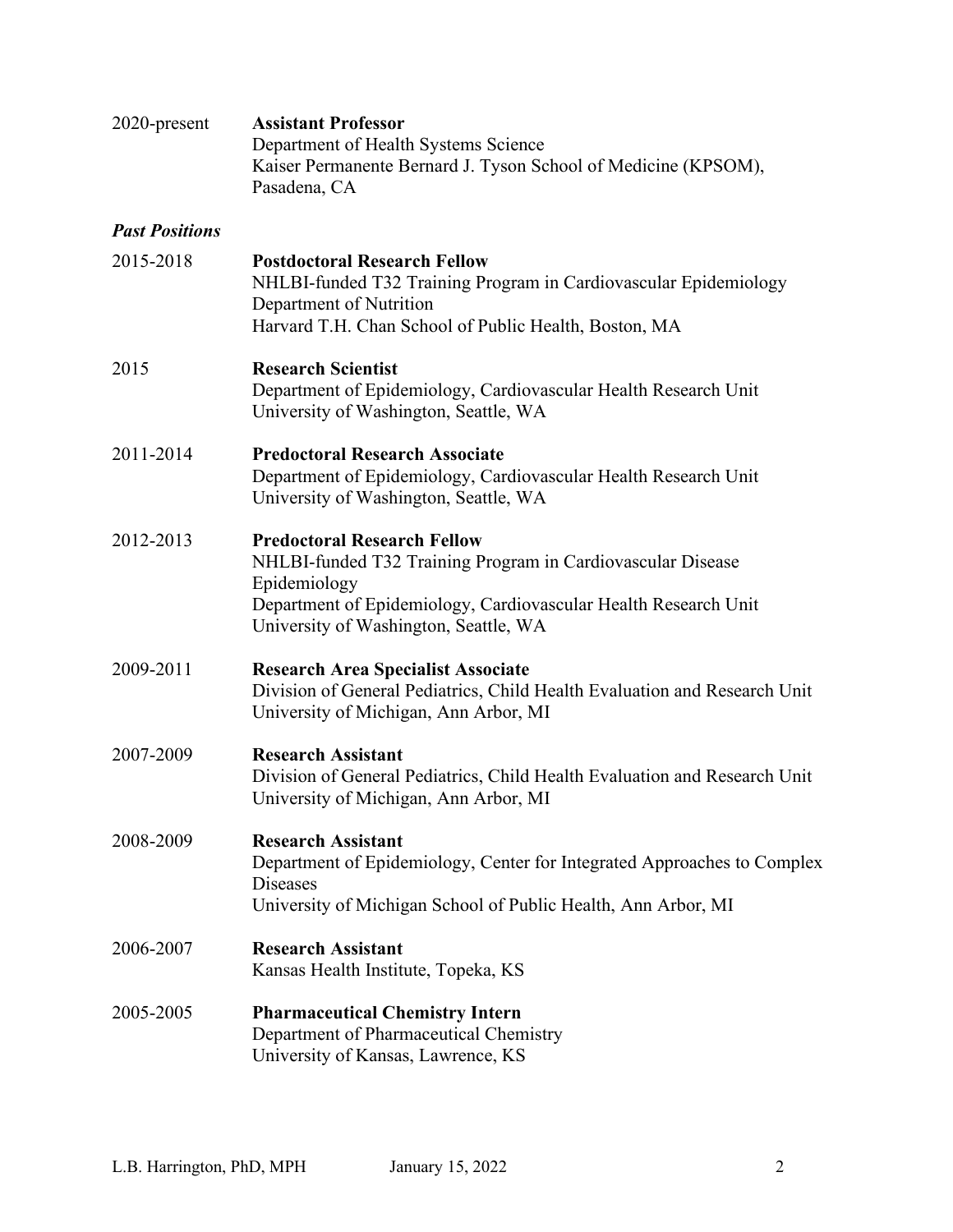# **PROFESSIONAL HONORS**

| 2017      | <b>American Heart Association Epidemiology Early Career Travel Award</b><br>American Heart Association Epi/Lifestyle Scientific Sessions, Portland, OR          |
|-----------|-----------------------------------------------------------------------------------------------------------------------------------------------------------------|
| 2015-2018 | Postdoctoral Fellowship in Cardiovascular Epidemiology<br>NHLBI grant #T32-HL098048, PI: Dr. Eric Rimm<br>Harvard T.H. Chan School of Public Health, Boston, MA |
| 2015      | Poster Award (Top 20% of Posters by Score)<br>Congress of the International Society on Thrombosis and Haemostasis, Toronto,<br>Canada                           |
| 2014      | <b>Student Dissertation Workshop Participant and Travel Grant Awardee</b><br>Society for Epidemiologic Research Annual Meeting, Seattle, WA                     |
| 2012-2013 | Predoctoral Fellowship in Cardiovascular Epidemiology<br>NHLBI grant #T32-HL007902, PI: Dr. David S. Siscovick<br>University of Washington, Seattle, WA         |
| 2008-2009 | Dean's Award<br>University of Michigan School of Public Health, Ann Arbor, MI                                                                                   |

# **MEMBERSHIPS**

| 2018-present Society for Epidemiologic Research                  |
|------------------------------------------------------------------|
| 2013-present American Heart Association                          |
| 2021-present International Society on Thrombosis and Haemostasis |

# **ORGANIZATIONAL SERVICE**

| 2021 | Faculty Orientation Mentor, Julia Smith, Collaborative Biostatistician III, Kaiser     |
|------|----------------------------------------------------------------------------------------|
|      | Permanente Washington Health Research Institute, Seattle, WA                           |
| 2020 | Faculty Representative, RPPR Stakeholder Process, Kaiser Permanente                    |
|      | Washington Health Research Institute, Seattle, WA                                      |
|      | 2020-present Organizer, Junior Investigator Support Team, Kaiser Permanente Washington |
|      | Health Research Institute, Seattle, WA                                                 |
| 2020 | Member, Mentoring Award Selection Committee, Kaiser Permanente Washington              |
|      | Health Research Institute, Seattle, WA                                                 |
| 2019 | Instructor, Epi 101, Kaiser Permanente Washington Health Research Institute,           |
|      | Seattle, WA                                                                            |
| 2018 | <i>Presenter</i> , Kaiser Permanente Washington Health Research Institute High School  |
|      | Outreach Day, Seattle, WA                                                              |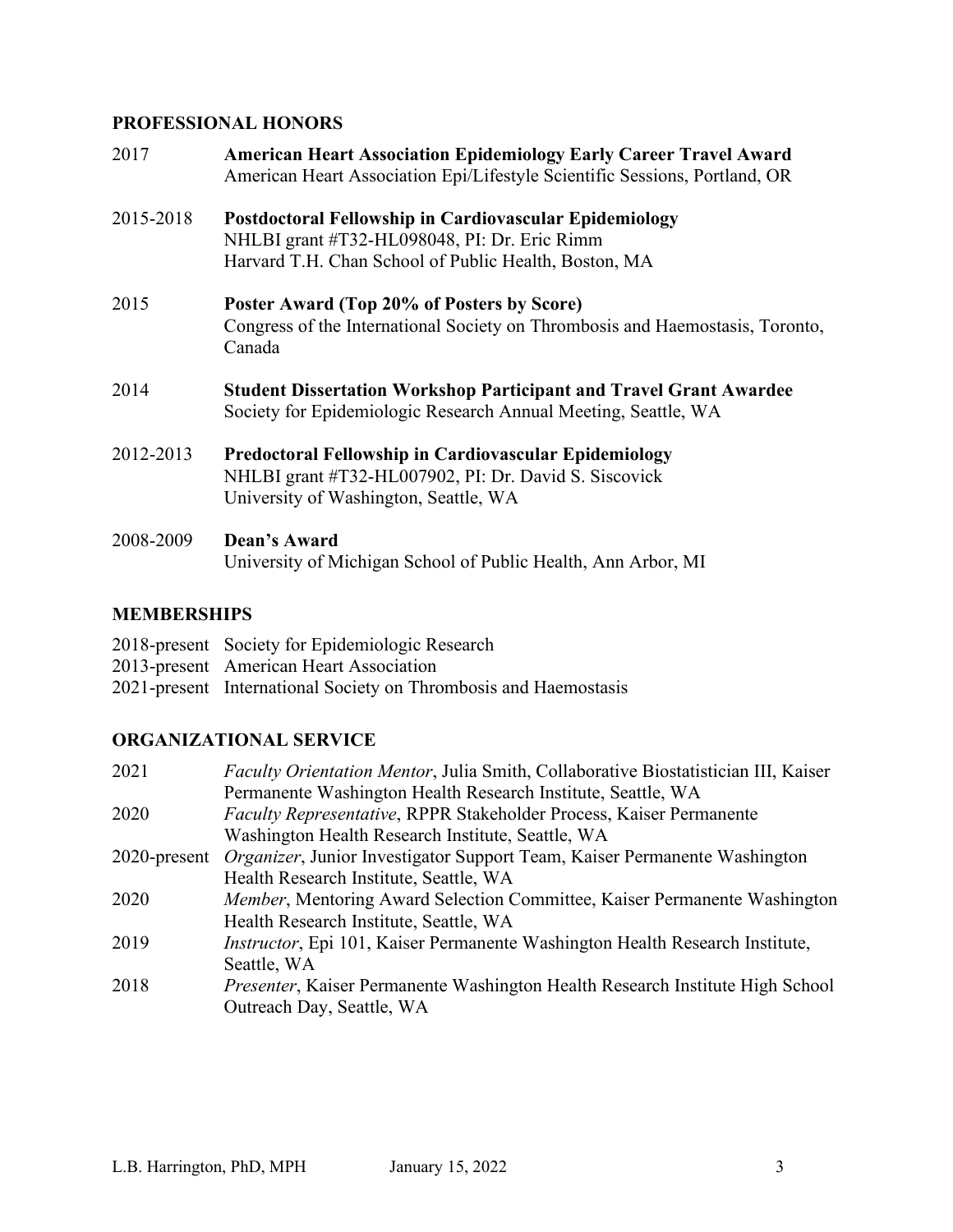## **OTHER PROFESSIONAL SERVICE**

|           | 2020-present <i>Co-Chair and Co-Founder</i> , Women's Health Initiative Venous  |
|-----------|---------------------------------------------------------------------------------|
|           | Thromboembolism and Stroke Scientific Interest Group, Seattle, WA               |
| 2019      | Session Chair, Health Care Systems Research Network 2019 Conference,            |
|           | Portland, OR                                                                    |
| 2016-2018 | Coordinator, Cardiovascular Epidemiology Group, Harvard T.H Chan School of      |
|           | Public Health, Boston, MA                                                       |
| 2016      | Judge, Poster Day, Harvard T.H. Chan School of Public Health, Boston, MA        |
| 2012-2013 | Planning Committee Member, Seminar Series for 1 <sup>st</sup> Year Epidemiology |
|           | Students, University of Washington, Seattle, WA                                 |
| 2008-2009 | Post-Hurricane Katrina Field Researcher in Biloxi, MS, Public Health Action     |
|           | Support Team, University of Michigan, Ann Arbor, MI                             |

## **SPECIAL NATIONAL RESPONSIBILITIES**

2020-present *Member*, EPI Publications Committee of the Council on Epidemiology and Prevention, American Heart Association

## **EDITORIAL RESPONSIBILITIES**

#### *Journal Reviews, Ad Hoc*

American Journal of Clinical Nutrition British Journal of Haematology British Journal of Obstetrics and Gynaecology Heart & Lung: The Journal of Acute and Critical Care Hormone and Metabolic Research Journal of the American Medical Association Journal of Nutrition Journal of Thrombosis and Haemostasis PLOS ONE Postgraduate Medicine Scientific Reports Thrombosis and Haemostasis Thrombosis Research

## *Conference Abstract Reviews*

2019, 2020 Society for Epidemiologic Research Annual Meeting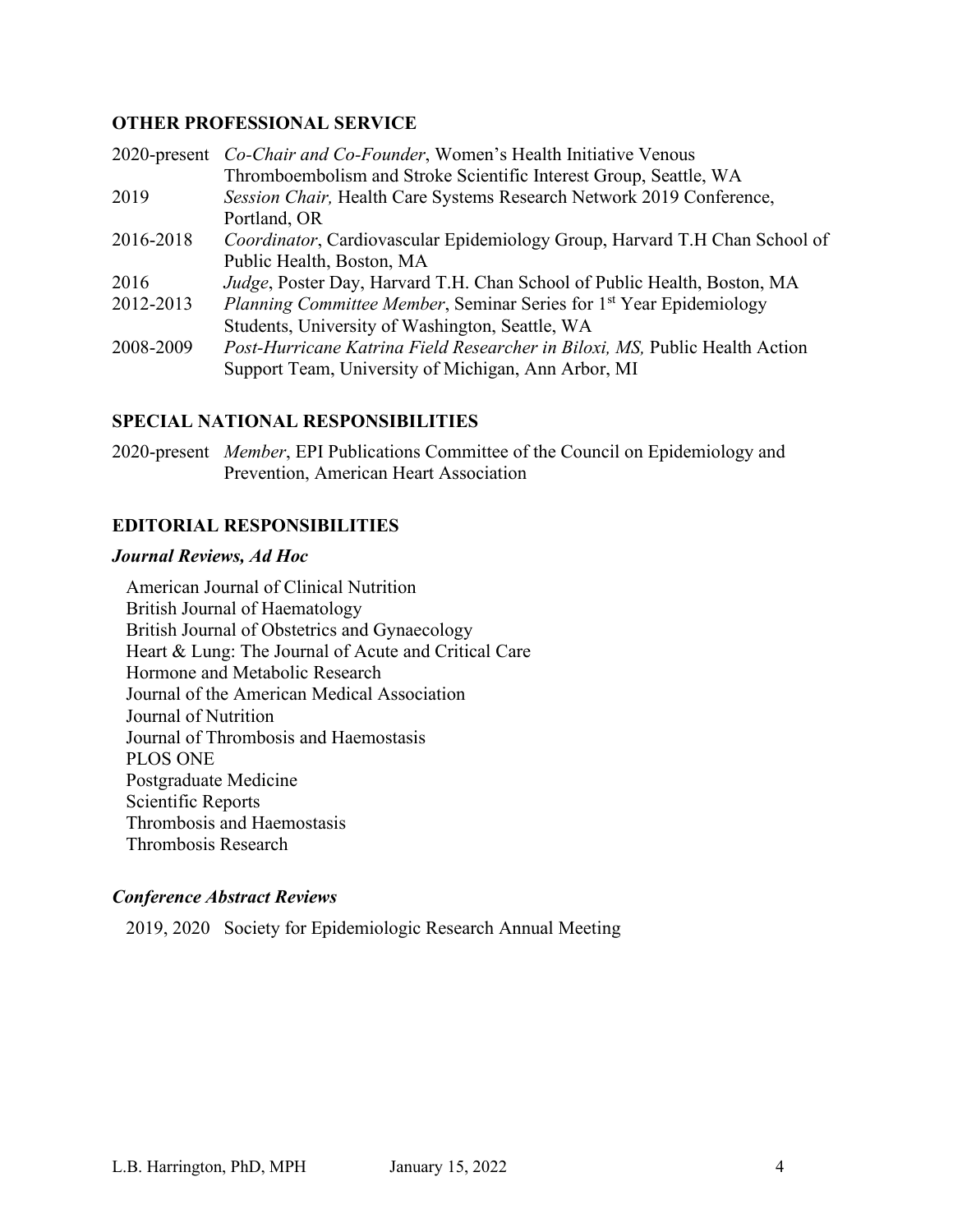## **RESEARCH FUNDING**

## *Current*

#### **Administrative Supplement to Physical Activity, Sedentary Behavior, and Venous Thromboembolism Risk**

3K01HL139997-03S1 (PI: Harrington), 06/15/21-05/31/2022

National Heart, Lung, and Blood Institute, NIH

The major goal of this project is to provide supplemental support of the scientific and training aims of the NHLBI-funded K01 parent grant, "Physical Activity, Sedentary Behavior, and Venous Thromboembolism Risk". This ongoing research will improve our understanding of whether physical activity and sedentary behavior are associated with the risk of a first venous thromboembolism (VTE), whether they may trigger VTE, whether they are associated with morbidity after a VTE, and whether they are associated with hemostatic biomarker levels. Role: **Principal Investigator**; FTE: Y1: 0% Direct costs: \$49,412

## **Adult Changes in Thought (ACT) Research Program**

U19AG066567 (MPI: Larson/Crane/LaCroix), 05/15/21-04/30/26

National Institute on Aging, NIH

This project aims to improve understanding of aging, brain aging, and dementia by expanding, modernizing, and improving the Adult Changes in Thought (ACT) study, a longstanding cohort study of older adults enrolled from a healthcare delivery system with extensive records from clinical care. The U19 Program will provide valuable data on extremely well characterized individuals and aims to identify targets for prevention and treatment of Alzheimer's disease and other age-related disorders and facilitate greater collaborative research by expanding and improving dissemination of our exceptional resources.

Role: **Co-Investigator**; FTE on Scientific Project 1: Y1-Y2: 10%; Y3-Y4: 12%; Y5: 15%; FTE on Life Course Core: Y1-Y5: 10%

Direct costs: \$46,656,487

## **Pregnancy Complications and the Development of Alzheimer's Disease and Related Dementias in Women in the Adult Changes in Thought Study**

R21AG069111 (PI: Miller), 09/30/20-06/30/22

National Institute on Aging, NIH

The major goals of this study are to augment existing reproductive phenotypic data in the Adult Changes in Thought study with detailed obstetric phenotyping and to evaluate the association between preeclampsia and other pregnancy complications and development of Alzheimer's disease and its related dementias in women.

Role: **Site PI/Co-Investigator**, FTE: Y1-Y2 10%

Direct costs: \$200,430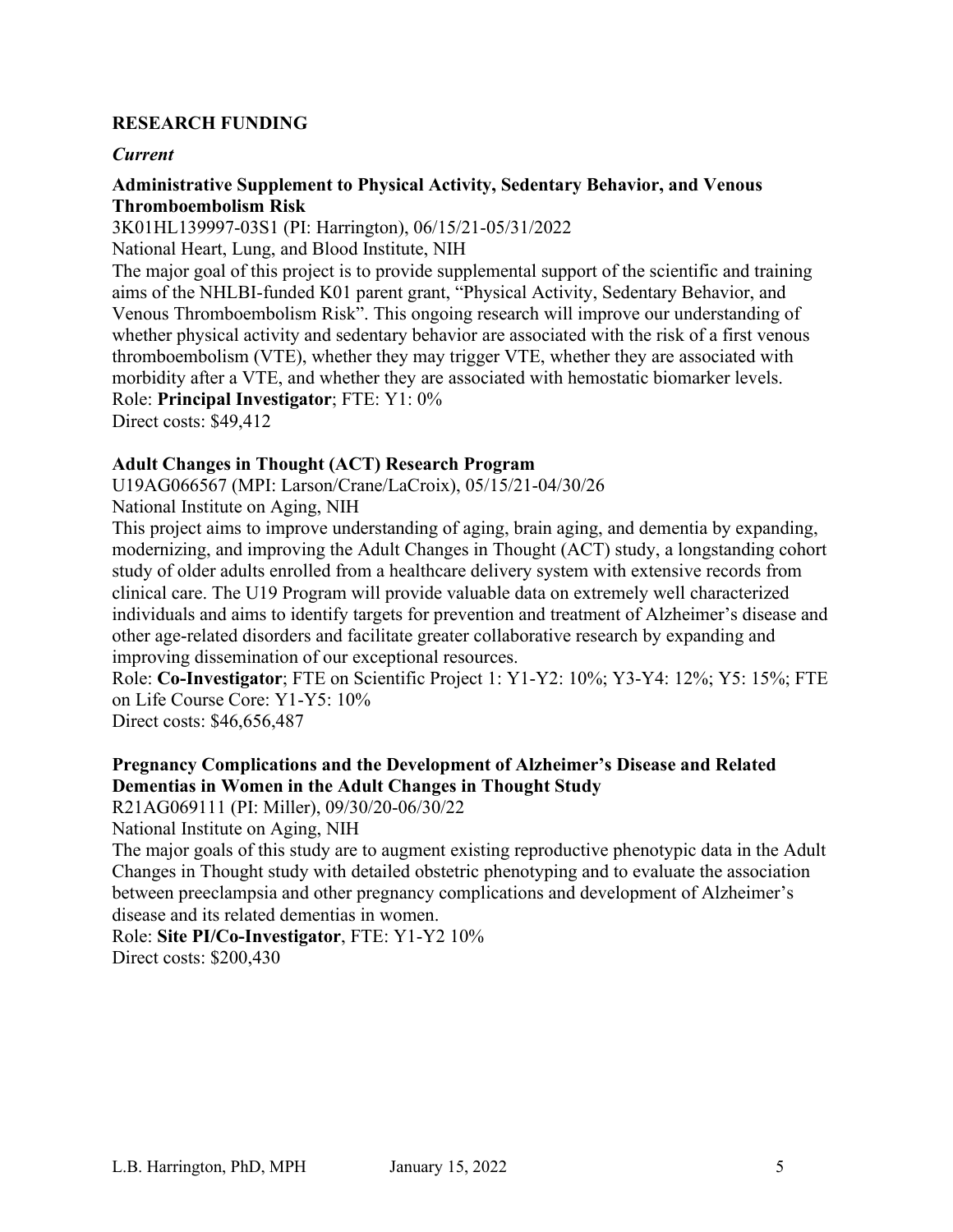## **Proteomic Discovery in an Inception Cohort of Acute Myocardial Infarction Survivors**

R01HL149706 (PI: Floyd), 08/15/20-07/31/24

National Heart, Lung, and Blood Institute, NIH

The major goals of this project are to use proteomics to improve our understanding of the etiology of recurrent coronary heart disease, and to identify proteins that are causal factors and potential therapeutic targets for the secondary prevention of coronary heart disease. In the setting of the Heart and Vascular Health Study, this work will measure plasma proteins in an inception cohort of acute myocardial infarction survivors, validate recurrent events, and evaluate longitudinal protein associations with the risk of recurrent coronary heart disease. Role: **Site PI/Co-Investigator,** FTE: Y1 8%; Y2 6.5%; Y3 11%; Y4 16% Direct costs: \$206,581

## **Physical Activity, Sedentary Behavior, and Venous Thromboembolism Risk**

K01HL139997 (PI: Harrington), 08/19/2018-07/31/2023

National Heart, Lung, and Blood Institute, NIH

The major goals of this project are to further our understanding of the associations of physical activity and sedentary behavior in relation to incident venous thromboembolism risk, while contributing to the career development of a PhD-level cardiovascular epidemiologist in the areas of lifestyle epidemiology, aging epidemiology, primary data collection, and advanced epidemiologic study design and analysis.

Role: **Principal Investigator,** FTE: Y1 85%; Y2 83%; Y3-Y5: 75% Direct costs: \$822,500

## *Past*

## **Analyses of Studies of Activity and Thrombosis**

Grant number n/a (PI: Harrington), 03/01/2021-12/31/2021

KPWHRI Small Grants Program, Kaiser Permanente Washington Health Research Institute This project provides additional support for several data analyses aimed at improving our understanding of physical activity, sedentary behavior, and venous thromboembolism risk. Role: **Principal Investigator**, FTE: 0%

Direct costs: \$20,476

## **COVID-19 Data Resource Implementation: Sentinel Common Data Model v7.1.0 and Rapid COVID-19 Sentinel Distributed Database**

Contract 75F40119D10037; Task Order 75F40119F19001 (PI: Platt), 09/01/20-12/31/21 FDA Sentinel Initiative

The major goal of this project is to work with the FDA Sentinel Initiative to produce a "freshest feasible" version of the Sentinel Distributed Database, including COVID diagnostic laboratory data, to support COVID-19 public health surveillance.

Role: **Site PI**, FTE: Y1 3%; Y2 5%

Direct costs: \$122,335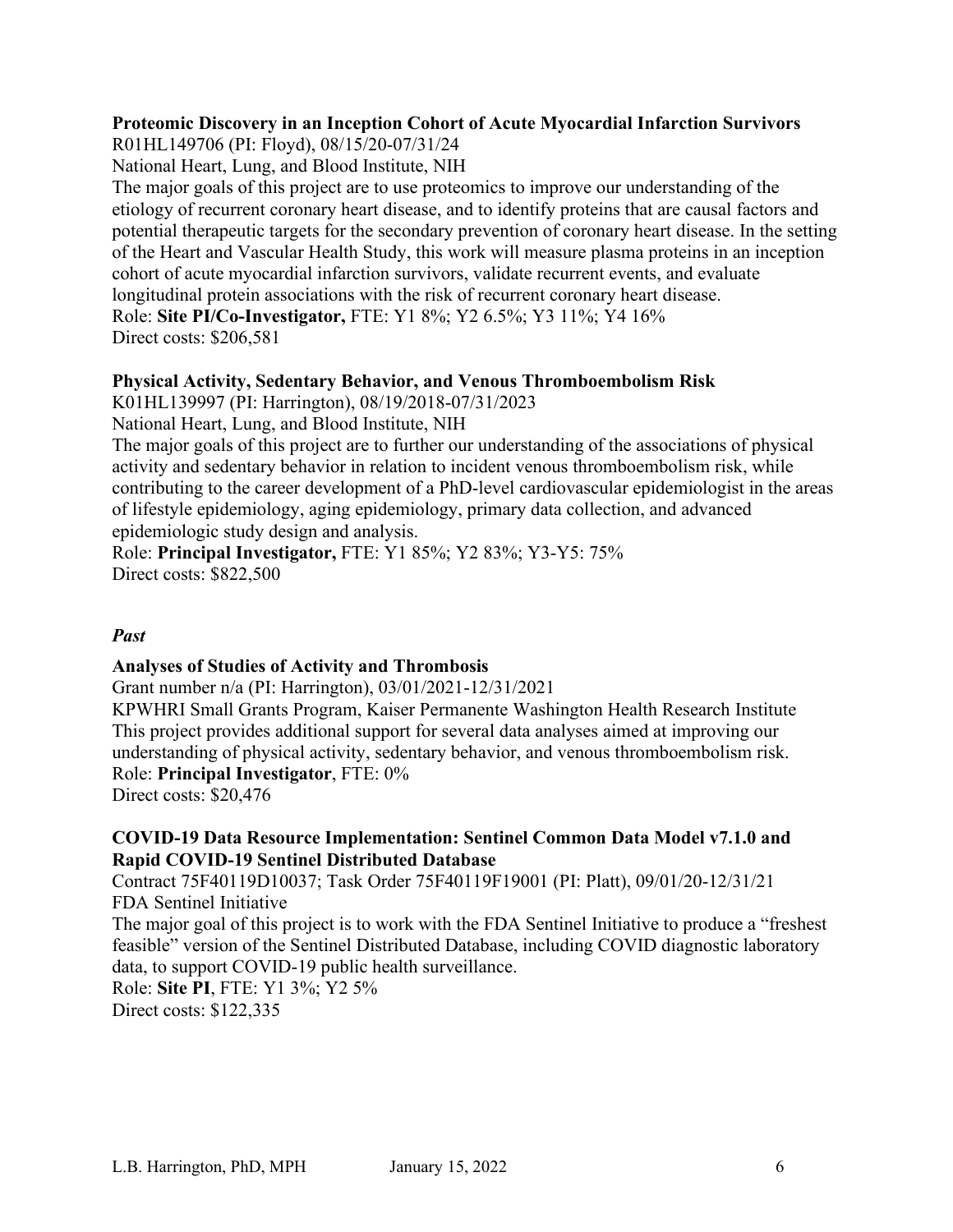## **Coagulopathy Implementation Study**

Contract 75F40119D10037; Task Order 75F40119F19001 (PI: Cocoros), 01/01/21-11/30/21 FDA Sentinel Initiative

The major goals of this project are to improve our understanding of the natural history of coagulopathy among COVID-19 patients, including the incidence of arterial and venous thromboembolic events.

Role: **Site PI/Co-Investigator**, FTE: 10% Direct costs: \$46,205

## **Potential for Repurposing Currently Approved Medications to Fight COVID-19: A Proofof-Concept Study**

Grant number n/a (PI: Dublin), 06/01/20-04/30/21

Kaiser Permanente Garfield Memorial Fund, Kaiser Permanente

The major goals of this project are to: 1) examine the use of angiotensin-converting enzyme inhibitors (ACEIs) and angiotensin receptor blockers (ARBs) as a risk factor for infection with SARS-CoV-2 among newly infected members, and, 2) to examine the prognosis associated with the use of ACEIs and ARBs (versus non-use), including the outcomes of pneumonia,

hospitalization, admission to the intensive care unit (ICU), and mortality.

Role: **Co-Investigator**, FTE: 15%

Direct costs: \$183,747

## **Supplementary Support: Physical Activity, Sedentary Behavior, and Venous Thromboembolism**

Grant number n/a (PI: Harrington), 01/01/2019-12/31/2019

KPWHRI Development Fund, Kaiser Permanente Washington Health Research Institute The major goals of this project are to provide supplementary support for research regarding physical activity, sedentary behavior, and venous thromboembolism risk. This project particularly supports the implementation of a case-crossover study set in Kaiser Permanente Washington, in which we will evaluate short-term risk of venous thromboembolism following physical activity.

Role: **Principal Investigator,** FTE: Y1 0% Direct costs: \$54,389

# **CVD Epidemiology Training Program in Behavior, the Environment, and Global Health**

T32HL098048 (PI: Rimm), 08/01/2015-07/31/2018

National Heart, Lung, and Blood Institute, NIH

The goal of this program is to train a new generation of investigators to understand how behavioral and environmental risk factors impact cardiovascular diseases, and how to sustainably modify these factors.

## Role: **Postdoctoral Trainee**

Direct costs: Unknown, Y1-Y3: 100%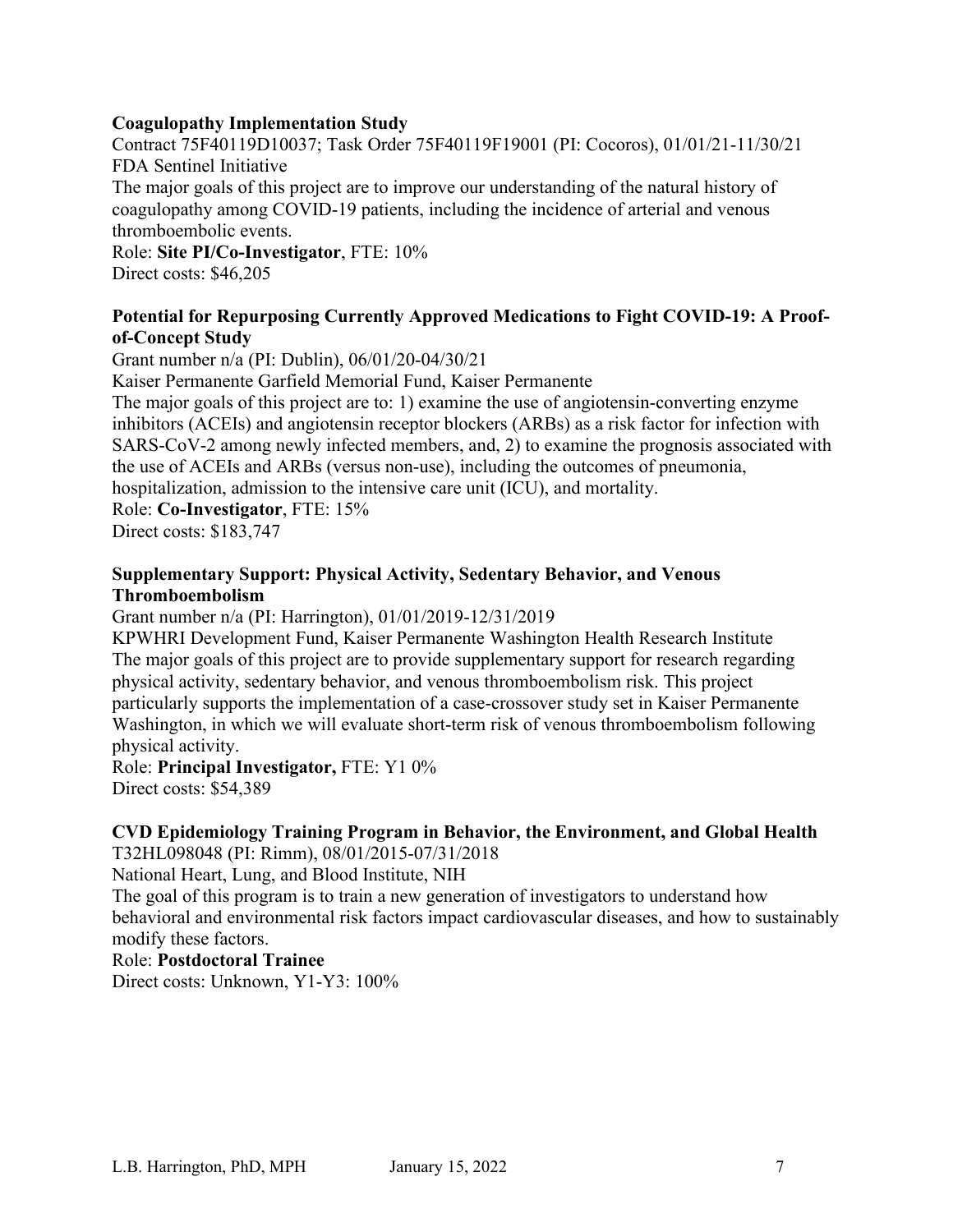## **The Association of Vasomotor Symptoms with Thrombosis in Postmenopausal Women**

R21HL121414 (PI: Smith), 07/15/2014 – 07/31/2016

National Heart, Lung, and Blood Institute, NIH

I co-wrote this application for funding with Dr. Nicholas Smith to fund my dissertation work. It has been suggested that vasomotor symptoms (hot flashes and night sweats) occurring during and after the menopausal transition may be a marker of an increased risk of blood clots. The goal of this project is to evaluate the association between vasomotor symptoms and hemostatic factors as well as vasomotor symptoms and the risk of venous thrombosis in the setting of the Women's Health Initiative.

## Role: **Key Personnel**

Direct costs: \$148,875, Y1-Y2: 50%

## **CVD Epidemiology Training Program**

T32-HL007902 (PI: Siscovick), 10/01/2012 – 09/30/2013

National Heart, Lung, and Blood Institute, NIH

The goal of this program is to increase the number of professionals, both Ph.D. cardiovascular epidemiologists and physician-epidemiologists, with the knowledge and skills to develop, implement, evaluate, translate, and disseminate research in the epidemiology and prevention of cardiovascular diseases.

#### Role: **Predoctoral Trainee**

Direct costs: Unknown, Y1: 100%

## **TEACHING AND MENTORING RESPONSIBILITIES**

## *Semester/Quarter-Long Courses*

## Winter 2009 **Graduate Student Instructor**

Communications 211: "Evaluating Information" Communications Studies Department, University of Michigan, Ann Arbor, MI Responsible for two sections of twice-weekly two hours/day undergraduate lab sections.

## *Guest Lecturer/Instructor*

## Feb. 2021 **Guest Lecturer**

"Physical Activity and Cardiovascular Risk" Epi 519: Research Methods and Current Topics in Cardiovascular Epidemiology (Instructor: Nicholas L. Smith) Department of Epidemiology, University of Washington, Seattle, WA

## Oct. 2020 **Guest Lecturer**

"Case-crossover Designs for Venous Thromboembolism Risk" Epidemiology 2: Applied Epidemiology (Instructor: John Bellettiere) Department of Family Medicine and Public Health, University of California San Diego, San Diego, CA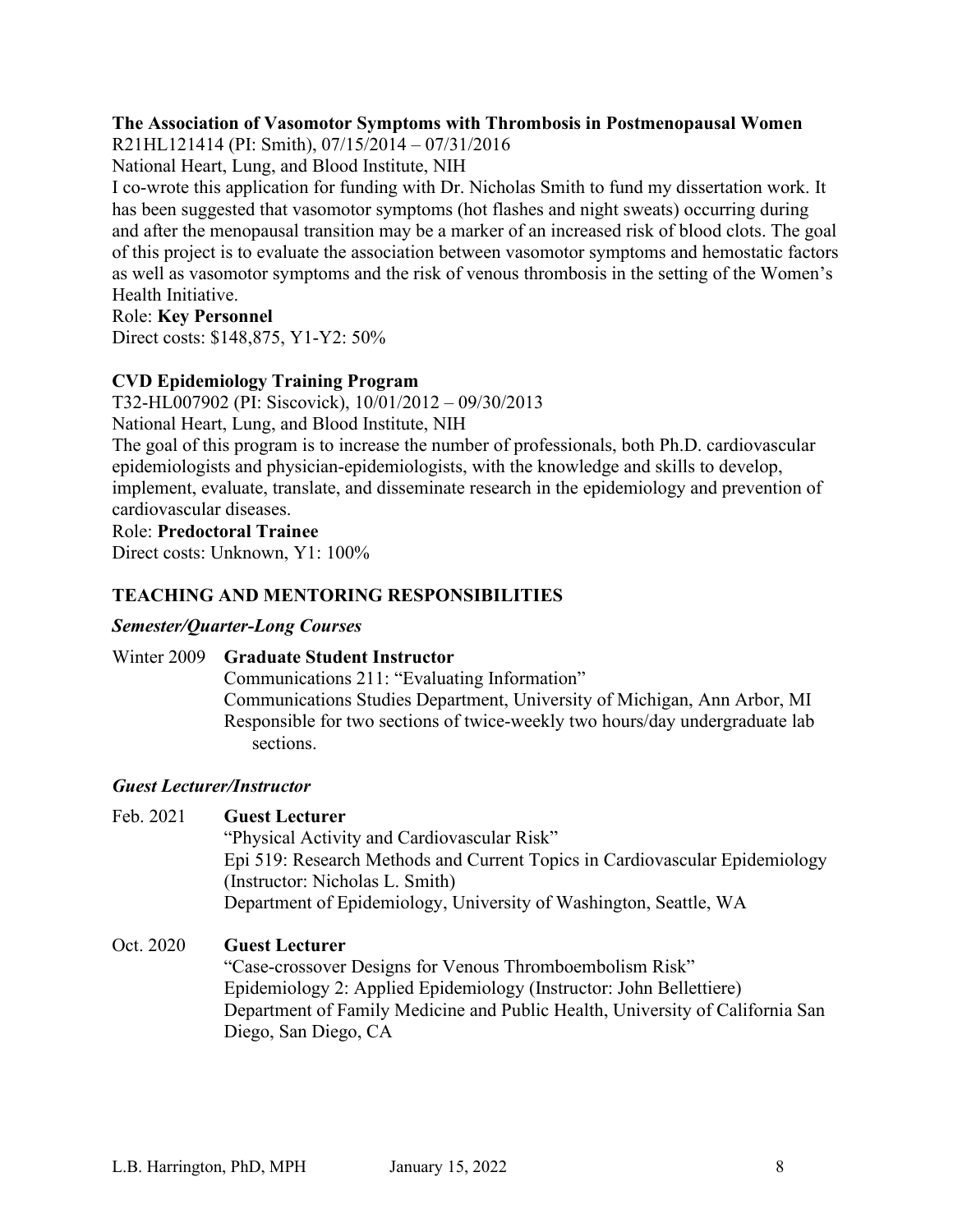## Feb. 2020 **Guest Lecturer**

"Physical Activity and Cardiovascular Risk" Epi 519: Research Methods and Current Topics in Cardiovascular Epidemiology (Instructor: Nicholas L. Smith) Department of Epidemiology, University of Washington, Seattle, WA

## May 2019 **Guest Lecturer**

"Using Epidemiologic Methods to Further our Understanding of Risk Factors for Venous Thrombosis" Epi 583: Epidemiology Seminar (Instructor: Daniel A. Enquobahrie) Department of Epidemiology, University of Washington, Seattle, WA

## April. 2019 **Guest Lecturer**

Epi 591: Current Literature in Epidemiology (Instructor: Noel S. Weiss) Department of Epidemiology, University of Washington, Seattle, WA Led discussion of case-crossover methodology in studies of venous thrombosis.

## Feb. 2019 **Epidemiologic Methods Instructor**

Epi 101: "Study populations – internal/external validity and generalizability" Kaiser Permanente Washington Health Research Institute, Seattle, WA Responsible for one lecture (1 hour) as part of a course for KPWHRI staff and scientists to provide an overview of epidemiologic and biostatistical principles and methods.

## August 2017 **Nanocourse Instructor**  "Nutritional Epidemiology: from dietary assessment to public health recommendations" Harvard T.H. Chan School of Public Health, Boston, MA, Two-day, three hours/day (6 hours total) course taught by team of four instructors.

## *Masters Thesis Committees*

2021 Samantha L. Leduc, MPH (Epidemiology) "Association between circulating sex hormones and incident venous thromboembolism in women" Chair: Sara Lindstroem; Harrington Role: Committee member University of Washington, Seattle, WA

## **PUBLICATIONS**

## *Published papers in refereed (peer-reviewed) journals*

1. Kim J, Bhupathiraju SN, **Harrington LB**, Hagan KA, Lindstrom S, Manson JE, Kraft J, Kabrhel C. Oral postmenopausal hormone therapy and genetic risk on venous thromboembolism: gene-hormone interaction results from a large prospective cohort study. Menopause. 2022 Jan 10. Online ahead of print. PMID 35013050.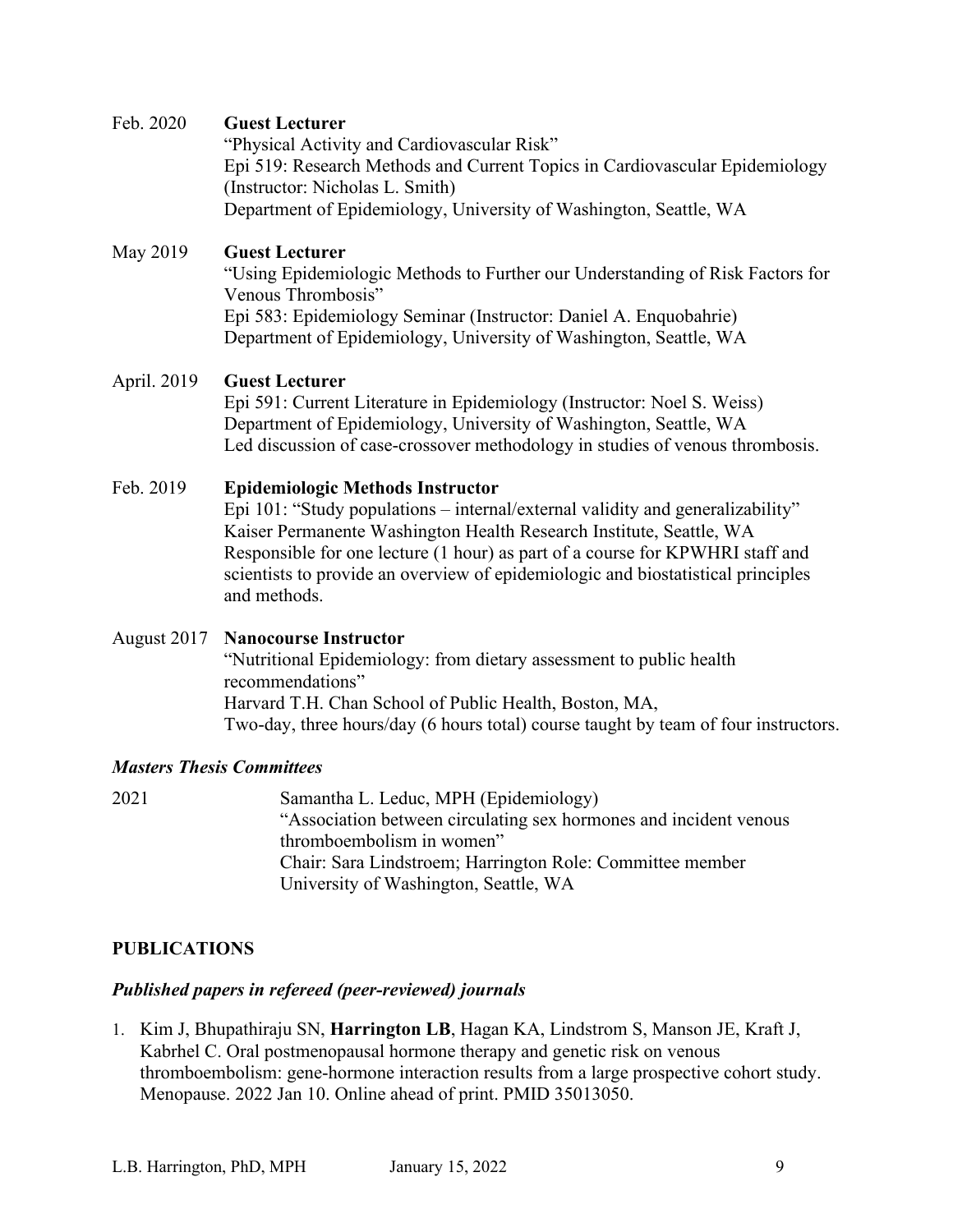- 2. Shortreed SM, Gray R, Akosile MA, Walker RL, Fuller S, Temposky L, Fortmann SP, Albertson-Junkans L, Floyd JS, Bayliss EA, **Harrington LB**, Lee MH, Dublin S. Increased COVID-19 infection risk drives racial and ethnic disparities in severe COVID-19 outcomes. *Journal of Racial and Ethnic Health Disparities.* (accepted in December 2021)
- 3. Blondon M, Timmons AK, Baraff AJ, Floyd JS, **Harrington LB**, Korpak AM, Smith NL. Comparative venous thromboembolic safety of oral and transdermal postmenopausal hormone therapies among Veterans. *Menopause*. 2021 Jul 26; 28(10): 1125-1129. PMC8478712.
- 4. **Harrington LB,** Ehlert, AN, Thacker EL, Jenny NS, Lopez O, Cushman M, Fitzpatrick A, Mukamal KJ, Jensen MK. Hemostatic factor levels and cognitive decline in older adults: the Cardiovascular Health Study. *J Thromb Haemost.* 2021 May; 19(5): 1219-1227. PMC8136364.
- 5. Dublin S, Walker RL, Floyd JS, Shortreed SM, Fuller S, Albertson-Junkans LH, **Harrington LB**, Greenwood-Hickman MA, Green BB, Psaty BM. Renin-angiotensin-aldosterone system inhibitors and COVID-19 infection or hospitalization: a cohort study. *Am J Hypertension*. 2021 Apr 20; 34(4): 339-347. PMC7665332.
- 6. Hagan KA, **Harrington LB**, Kim J, Lindstrom S, Camargo CA Jr, Grodstein F, Kabrhel C. Adiposity throughout the life course and risk of venous thromboembolism. *Thromb Res.* 2018 Dec; 172: 67-73. PMC6286245.
- 7. **Harrington LB**, Hagan KA, Mukamal KJ, Kang JH, Kim J, Crous-Bou M, Lindstroem S, Rimm EB, Kabrhel C, Jensen MK. Alcohol consumption and the risk of incident pulmonary embolism in U.S. women and men. *J Thromb Haemost.* 2018 Sep; 16(9): 1753-1762. PMC6368406.
- 8. Hagan KA, **Harrington LB**, Kim J, Grodstein F, Kabrhel C. Reduction in physical function in women after venous thromboembolism. *J Thromb Haemost.* 2018 Jun 8; 10.1111/jth.14196. PMC6286689.
- 9. Kim J, Kraft P, Hagan KA, **Harrington LB**, Lindstrom S, Kabrhel C. Interaction of a genetic risk score with physical activity, physical inactivity, and body mass index in relation to venous thromboembolism risk. *Genetic Epidemiology.* 2018 Jun; 42(4): 354-365. PMC5980715.
- 10. **Harrington LB**, Blondon M, Cushman M, Kaunitz A, Allison MA, Wang L, Sullivan SD, Woods NF, LaCroix AZ, Heckbert SR, McKnight B, Rossouw JE, Smith NL. Vasomotor symptoms and the risk of incident venous thrombosis in postmenopausal women. *J Thromb Haemost*. 2018 May; 16(5): 886-892. PMC5932241.
- 11. Zeleznik OA, Poole EM, Lindstrom S, Kraft P, van Hylckama Vlieg A, Lasky-Su JA, **Harrington LB**, Hagan KA, Kim J, Parry BA, Giordano N, Kabrhel C. Metabolomic analysis of 92 pulmonary embolism patients from a nested case-control study identifies metabolites associated with adverse clinical outcomes. *J Thromb Haemost.* 2018 Mar; 16(3): 500-507. PMC5826867.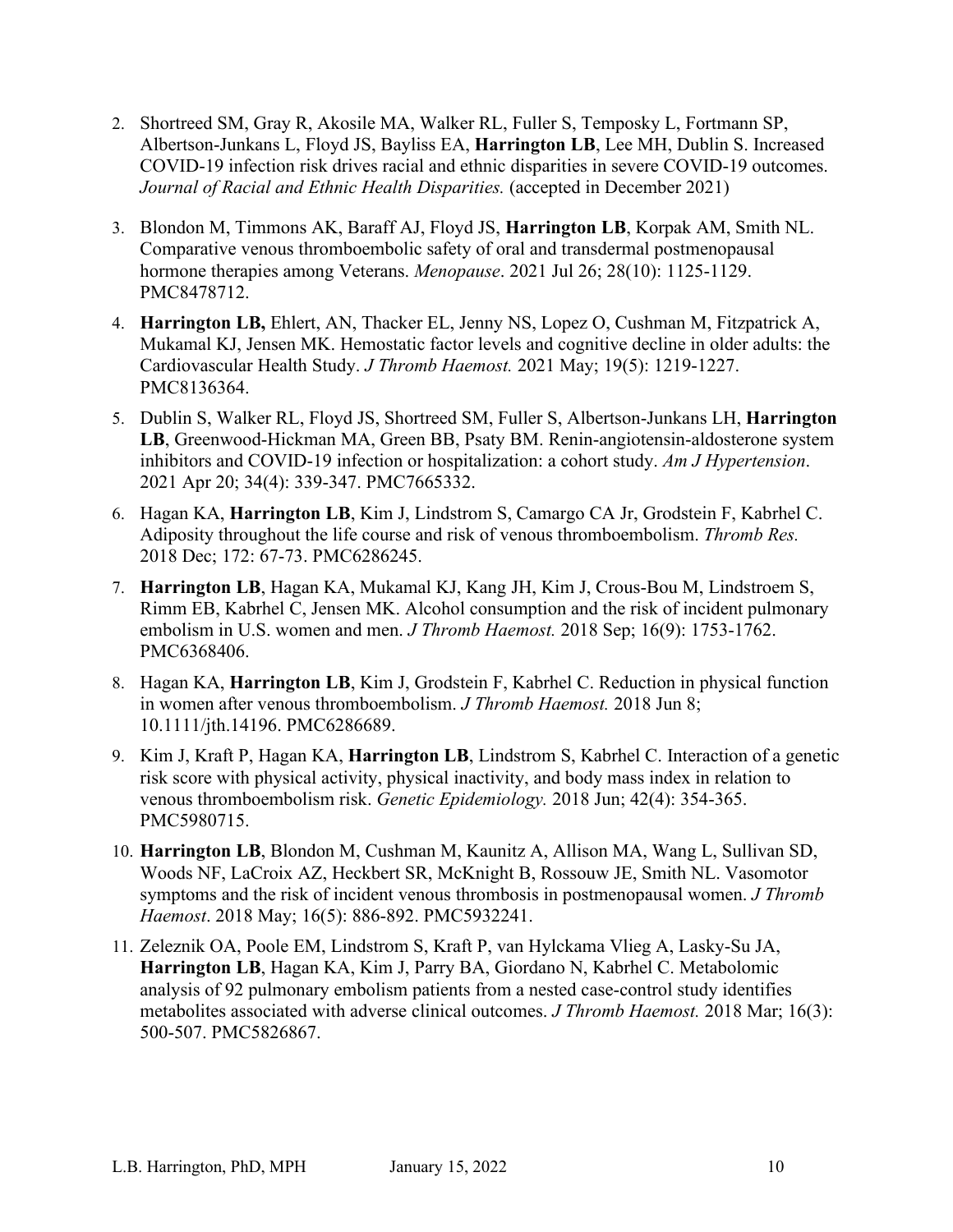- 12. **Harrington LB**, Blondon M, Cushman M, Kaunitz AM, Rossouw JE, Allison MA, Martin LW, Johnson KC, Rosing J, Woods NF, LaCroix AZ, Heckbert SR, McKnight B, Smith NL. The cross-sectional association between vasomotor symptoms and hemostatic parameter levels in postmenopausal women. *Menopause.* 2017 Apr; 24(4): 360-370. PMC5365368.
- 13. **Harrington LB**, Brett MT, Wiggins KL, McKnight B, Heckbert SR, Woods NF, LaCroix AZ, Blondon M, Psaty BM, Rosendaal FR, Matsumoto AM, Smith NL. Cross-sectional association of endogenous steroid hormone, sex hormone-binding globulin, and precursor steroid levels with hemostatic factor levels in postmenopausal women. *J Thromb Haemost.* 2017 Jan; 15(1): 80-90. PMC5280337.
- 14. Blondon M, **Harrington LB**, Boehlen F, Robert-Ebadi H, Righini M, Smith NL. Prepregnancy BMI, delivery BMI and gestational weight gain and the risk of postpartum venous thromboembolism: a population-based, case-control study. *Thromb Res*. 2016 Sep; 145: 151- 156. PMID: 27421192.
- 15. Smith NL, **Harrington LB**, Blondon M, Wiggins KL, Floyd JS, Sitlani C, McKnight B, Rosendaal F, Heckbert SR, Psaty BM. The association of statin therapy with the risk of recurrent venous thrombosis. *J Thromb Haemost.* 2016 Jul; 14(7): 1384-1392. PMC4966556.
- 16. **Harrington LB**, Weiss NS, Wiggins KL, Heckbert SR, McKnight B, Blondon M, Woods NF, LaCroix AZ, Psaty BM, Smith NL. Prior hysterectomy and oophorectomy status and incident venous thrombosis risk among postmenopausal women: a population-based, casecontrol study. *Menopause.* 2016 Feb; 23(2): 143-149. PMC4731261.
- 17. **Harrington LB**, Wiggins KL, Sitlani CM, Blondon M, van Hylckama Vlieg A, Rosendaal FR, Heckbert SR, Psaty BM, Smith NL. The association of *F11* genetic variants with the risk of incident venous thrombosis among women, by statin use. *Thromb Haemost.* 2016 Mar; 115(3): 682-684. PMC4775289.
- 18. Callegari LS, Gray KE, Gerber MR, **Harrington LB**, Cochrane BB, Weitlauf JC, Bean-Mayberry B, Bastian LA, Mattocks KM, Haskell SG, Zephyrin LC, Katon JG*.* Hysterectomy and Bilateral Salpingo-Oophorectomy: Variations by History of Military Service and Birth Cohort. *Gerontologist.* 2016 Feb; 56 Suppl 1(Suppl 1): S67-77. PMC5881615.
- 19. Katon J, Gray K, Gerber MR, **Harrington L**, Woods N, Weitlauf J, Bean-Mayberry B, Goldstein K, Hunt J, Katon W, Haskell S, McCutcheon S, Gass M, Gibson CJ, Zephyrin L. Vasomotor symptoms and Quality of Life Among Veteran and Non-Veteran Postmenopausal Women. *Gerontologist.* 2016 Feb; 56 Suppl 1: S40-53. PMID: 26768393.
- 20. Blondon M, Quon BS, **Harrington, LB**, Bounameaux H, Smith NL. Associations between newborn birth weight and the risk of postpartum maternal venous thromboembolism: a population-based case-control study. *Circulation*. 2015 Apr 28; 131(17): 1471-1476. PMID: 25745022.
- 21. Blondon M, **Harrington LB**, Righini M, Bounameaux H, Smith NL. Racial and ethnic differences in the risk of postpartum venous thromboembolism: a population-based casecontrol study*. J Thromb Haemost*. 2014 Dec; 12(12): 2002-2009. PMID: 25279442.
- 22. Dombkowski KJ, Costello L, **Harrington LB**, Dong S, Kolasa M, Clark SJ. Age-specific strategies for immunization reminders and recalls: a registry-based randomized trial. *Am J Prev Med.* 2014 Jul; 47(1): 1-8. PMID: 24750973.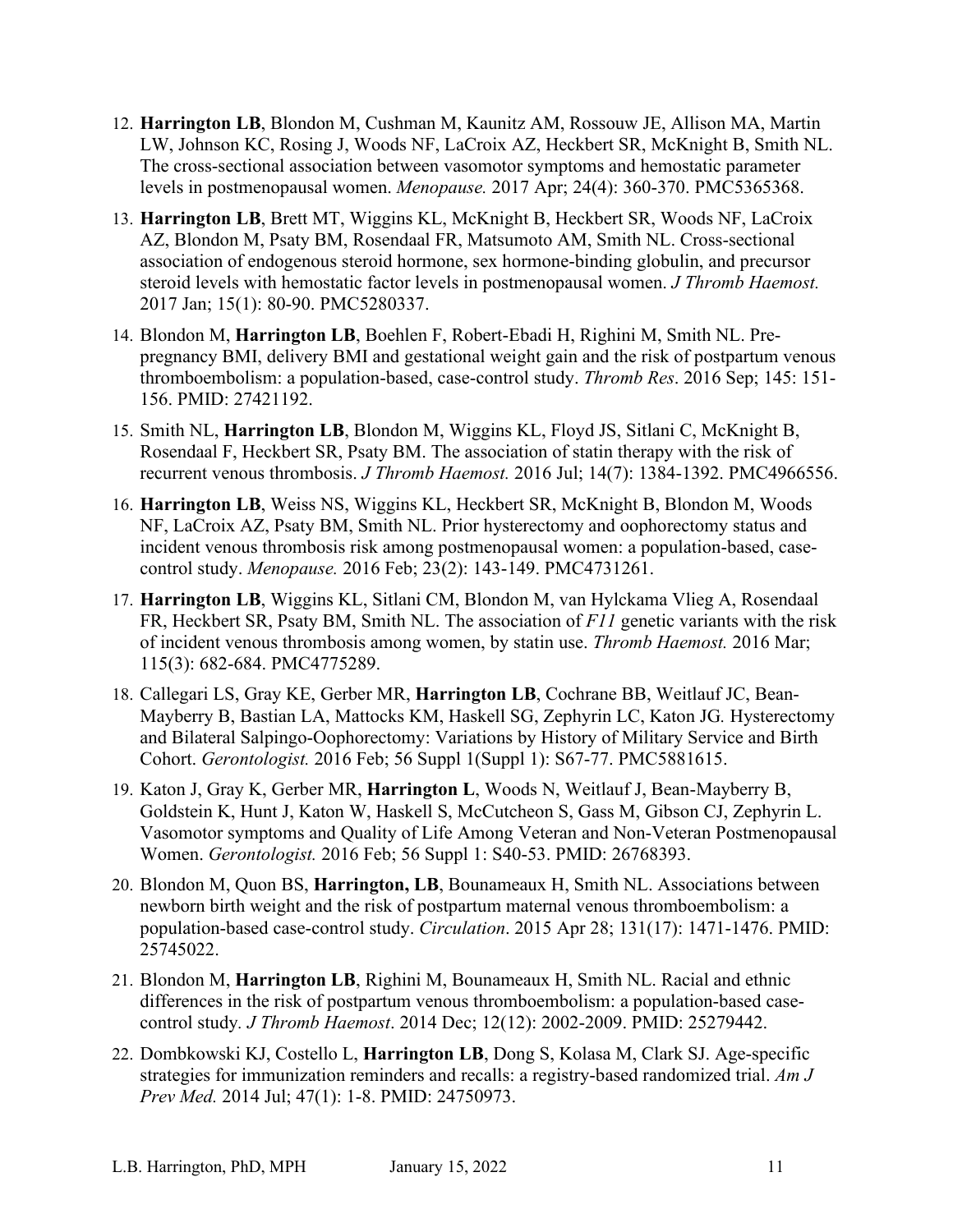- 23. Blondon M, Van Hylckama Vlieg A, Wiggins KL, **Harrington LB**, McKnight B, Rice KM, Rosendaal FR, Heckbert SR, Psaty BM, Smith NL. Differential associations of oral estradiol and conjugated equine estrogen with hemostatic biomarkers. *J Thromb Haemost.* 2014 Jun; 12(6): 879-886. PMC5371691.
- 24. Smith NL, Blondon M, Wiggins, KL, **Harrington LB**, van Hylckama Vlieg A, Floyd JS, Hwang M, Bis JC, McKnight B, Rice KM, Lumley T, Rosendaal FR, Heckbert SR, Psaty BM. Lower risk of cardiovascular events in postmenopausal women taking oral estradiol compared with oral conjugated equine estrogen. *JAMA Intern Med.* 2014 Jan; 174(1): 25-31. PMC4636198.
- 25. Blondon M, Wiggins KL, **Harrington LB**, Psaty BM, Smith NL. Lack of strong effect modification of the risk of venous thrombosis associated with oral hormone therapy by NFE2L2, CYP3A5 and ABO. *J Thromb Haemost*. 2013 Aug; 11(8): 1617-1619. PMC4363936.
- 26. Dombkowski K, **Harrington L,** Hanauer D, Kennedy A, Clark S. Current and potential use of new technologies for reminder notifications. *Clin Pediatr (Phila).* 2012 Apr; 51(4): 394- 397. PMID: 22333573.
- 27. Dombowski KJ, Cowan AE, **Harrington LB**, Allred NJ, Hudson E, Clark SJ. Feasibility of Initiating and Sustaining Registry-Based Immunization Recall in Private Practices. *Acad Pediatr.* 2012 Mar-Apr; 12(2): 104-109. PMID: 22321815.
- 28. Dombkowski KJ, **Harrington LB,** Dong S, Clark SJ. Seasonal influenza vaccination reminders for children with high-risk conditions: A registry-based randomized trial. *Am J Prev Med*. 2012 Jan; 42(1): 71-75. PMID: 22176850.

## *Accepted peer-reviewed papers in press*

Not currently applicable.

## *Non-refereed papers/articles*

1. Crous-Bou M^, **Harrington LB^**, Kabrhel C. Environmental and genetic risk factors associated with venous thromboembolism. *Semin Thromb Haemost.* Nov. 2016. 42(8):808- 820. PMC5146955

*^shared first authorship; authors contributed equally and listed alphabetically*

## *Book chapters*

Not applicable.

## *Published technical reports*

Not applicable.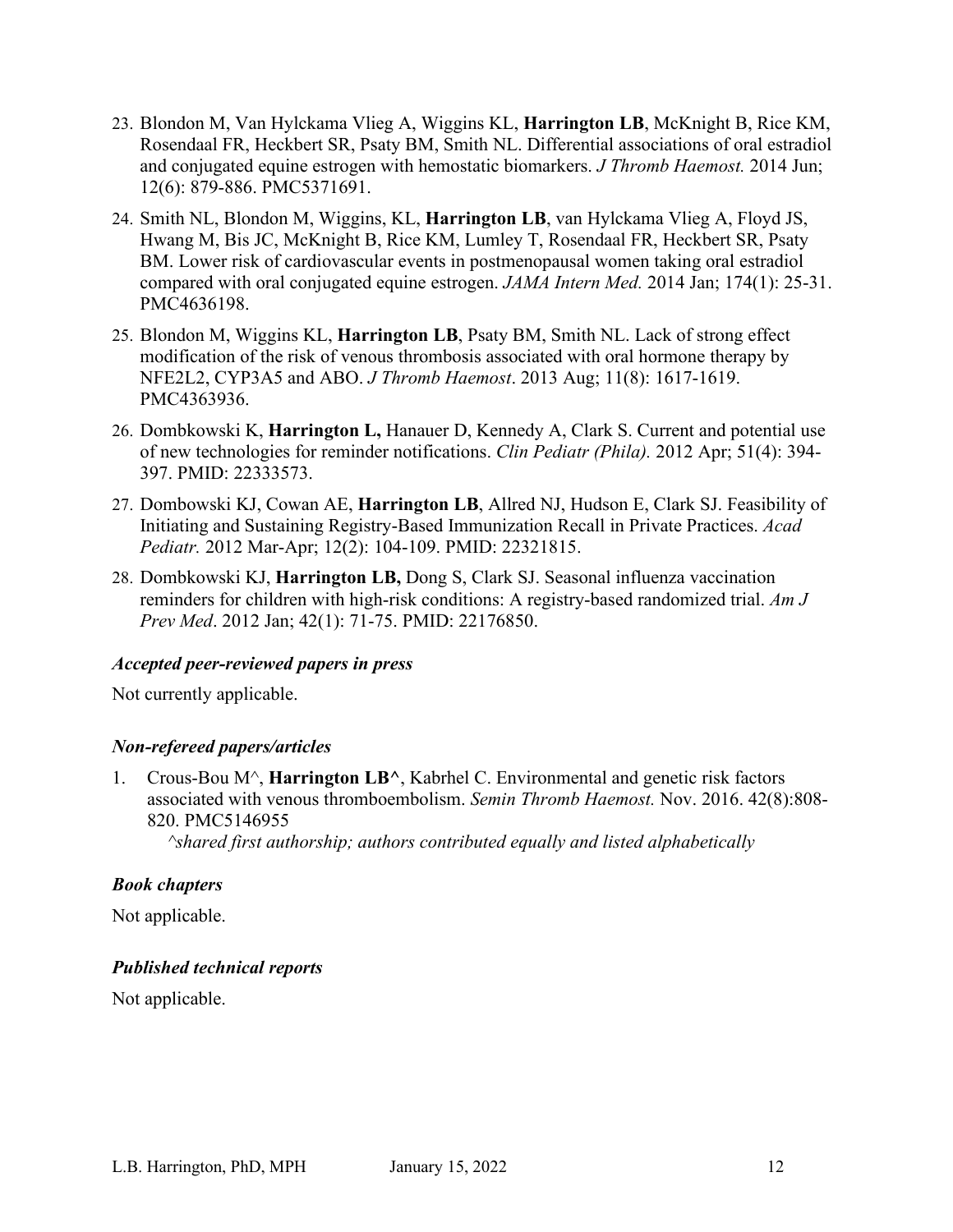## *Published abstracts from professional conferences*

- 1. Fuller S, Gleason K, Walker RL, Fortmann SP, Albertson-Junkans L, Powers JD, Lee MH, Floyd JS, Temposky L, Shortreed SM, Bayliss EA, **Harrington LB**, Kuntz JL, Pieper L, Van Marter J, Dublin S. *Validity of electroninc health record-based measures for COVID-19 hospitalization and severe outcomes.* Pharmacoepidemiology and Drug Safety; 30: 93-94, 2021.
- 2. **Harrington LB,** Hagan K, Kang JH, Kim J, Giovannucci E, Mittleman MA, Rimm EB, Kabrhel C, Jensen MK, Mukamal KJ. *Abstract P310: Erectile Dysfunction and Venous Thromboembolism Risk in the Health Professionals Follow-up Study.* American Heart Association Epidemiology/Lifestyle Scientific Sessions (AHA Epi Lifestyle) 2019. Circulation. 2019;139:AP310.
- 3. **Harrington LB,** Ehlert A, Jenny N, Lopez O, Cushman M, Fitzpatrick A, Mukamal K, Jensen M. *Hemostatic Parameter Levels and Dementia Risk in the Cardiovascular Health Study.* Gerontological Society of America Annual Scientific Meeting 2018. Innov Aging. 2018 Nov; 2(Suppl 1): 702-703. PMC6229309.
- 4. **Harrington LB,** Mukamal KJ, Hagan KA, Kang JH, Kim Jihye, Rimm EB, Kabrhel CB, Jensen MK. *Abstract P272: Dietary Intake of Vitamin K and the Risk of Incident Pulmoanry Embolism in the Nurses' Health Study.* American Heart Association Epidemiology/Lifestyle Scientific Sessions 2018; Circulation. 2018; 137:AP272.
- 5. Hagan KA, **Harrington LB,** Kim Jihye, Grodstein F, Kabrhel C. *Abstract P270: Body Size Throughout the Life Course and Risk of Venous Thromboembolism.* American Heart Assocaition Epidemiology/Lifestyle Scientific Sessions 2018; Circulation. 2018; 137:AP270.
- 6. **Harrington LB**, Crous-Bou M, Kang JH, Lindstrom S, Mukamal KJ, Rimm EB, Kabrhel C, Jensen MK. *Abstract P245: Amount and Frequency of Alcohol Consumption and the Risk of Incident Pulmonary Embolism in the Nurses' Health Study.* American Heart Association Epidemiology/Lifestyle Scientific Sessions 2017; Circulation. 2017; 135:AP245.
- 7. **Harrington LB**, Wiggins KL, Blondon M, Floyd JS, Bis JC, Sitlani CM, Rice KM, McKnight B, Psaty BM, Heckbert SR, Smith NL. *Abstract P377: Oral estrogen hormone therapy use after incident venous thrombosis and the risk of recurrence.* American Heart Association Epidemiology/Nutrition, Physical Activity, and Metabolism Scientific Sessions (AHA Epi/NPAM) 2014; Circulation. 2014;129:AP377.

## *Digital and Other Novel Forms of Scholarship*

Not applicable.

# **INVITED PRESENTATIONS**

## *Local*

April 2018 *Erectile Dysfunction and Venous Thromboembolism: Potential Marker of Risk?* Joint Training Grant Symposium "TED-style" Presentations Harvard T.H. Chan School of Public Health, Boston, MA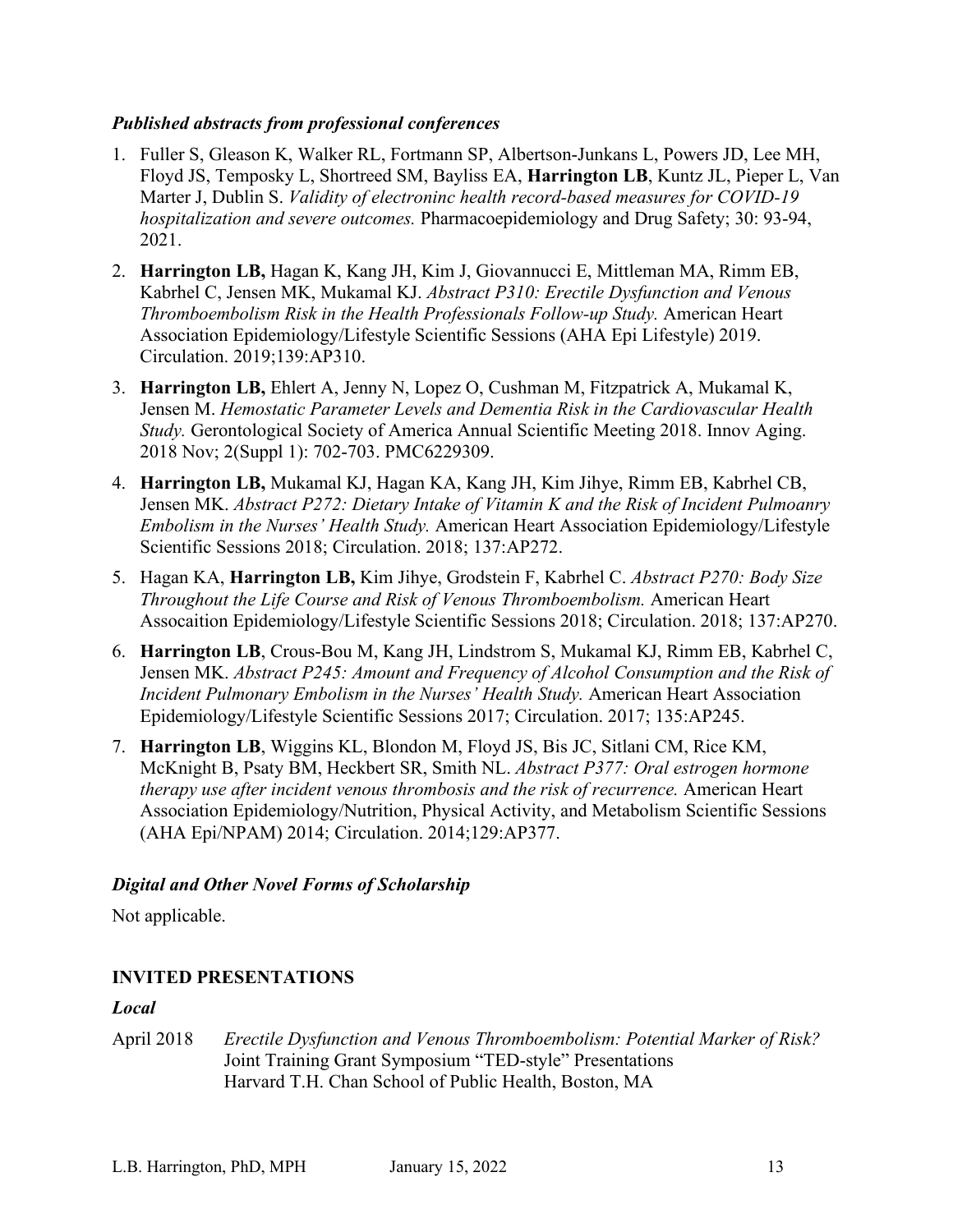| April 2017      | Alcohol Consumption and the Risk of Incident Venous Thromboembolism in the<br>Nurses' Health Study<br>Channing Division of Network Medicine Breakfast Seminar Series<br>Channing Division of Network Medicine, Boston, MA                                                                                          |
|-----------------|--------------------------------------------------------------------------------------------------------------------------------------------------------------------------------------------------------------------------------------------------------------------------------------------------------------------|
| Nov. 2016       | Venous Thromboembolism in the Nurses' Health and Health Professionals<br><b>Follow-up Studies</b><br>Meeting of T32 Trainees in CVD and Cancer Epidemiology<br>Harvard T.H. Chan School of Public Health, Boston, MA                                                                                               |
| Sept. 2016      | Alcohol Consumption and the Risk of Incident Venous Thromboembolism<br>Cardiovascular Epidemiology Group<br>Harvard T.H. Chan School of Public Health, Boston, MA                                                                                                                                                  |
| Sept. 2015      | The Endogenous Hormonal Milieu Associated with Thrombosis in<br>Postmenopausal Women<br>Cardiovascular Epidemiology Group<br>Harvard T.H. Chan School of Public Health, Boston, MA                                                                                                                                 |
| Nov. 2014       | The Endogenous Hormonal Milieu Associated with Thrombosis in<br>Postmenopausal Women<br>Cardiovascular Health Research Unit<br>University of Washington, Seattle, WA                                                                                                                                               |
| June 2007       | KALHD's Survey of MCH Divisions in Local Health Departments<br>Immunize Kansas Kids, Topeka, KS                                                                                                                                                                                                                    |
| Jan. 2007       | States with High Rates: How Do they do it? Part II<br>Immunize Kansas Kids, Topeka, KS                                                                                                                                                                                                                             |
| <b>National</b> |                                                                                                                                                                                                                                                                                                                    |
| June 2019       | Using Epi Methods to Improve our Understanding of Pulmonary Embolism and<br>Deep Vein Thrombosis<br>T32 in Integrated Cardiovascular Epidemiology Seminar Series<br>Department of Family Medicine and Public Health<br>University of San Diego School of Medicine, San Diego, CA                                   |
| Feb. 2018*      | Hormonal, Pharmacologic, and Lifestyle-Based Risk Factors for Venous<br>Thromboembolism<br>Kaiser Permanente Washington Health Research Institute Seminar Series<br>Kaiser Permanente Washington Health Research Institute, Seattle, WA<br>*I was based in Boston and not local to KPWHRI or Seattle in Feb. 2018. |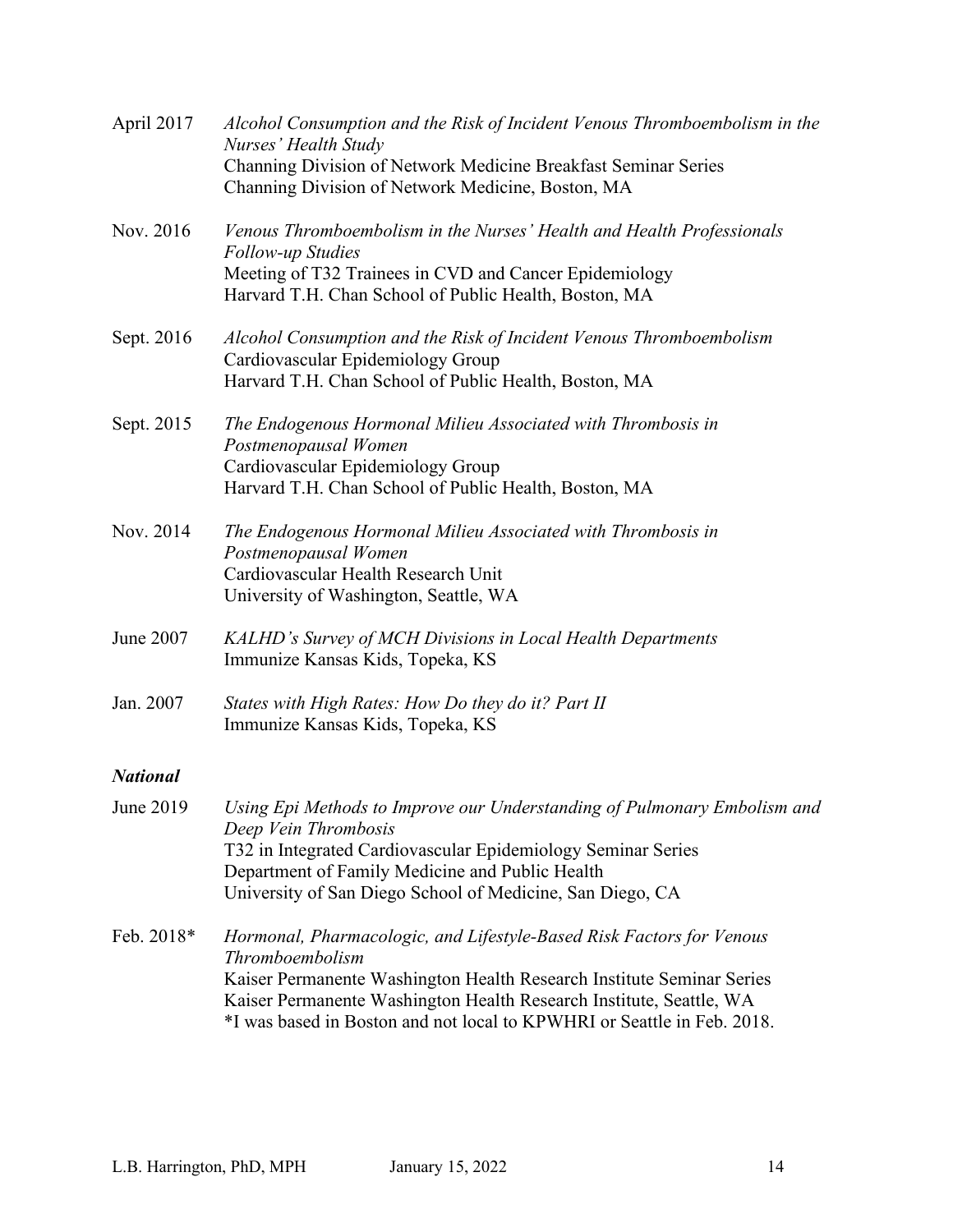March 2017\* *Work in Progress: Alcohol Consumption and the Risk of Incident Venous Thromboembolism in the Nurses' Health Study* Cardiovascular Health Research Unit University of Washington, Seattle, WA \*I was based in Boston and not local to UW or Seattle in March 2017.

# **OTHER PRESENTATIONS**

*Presenter underlined and presentation format in brackets:*

- 1. Dublin S, Walker R, Floyd JS, Shortreed SM, Fuller S, Albertson-Junkans L, **Harrington LB**, Greenwood-Hickman MA, Green BB, Psaty BM. *Renin-angiotensin-aldosterone system inhibitors and COVID-19 infection or hospitalization: a cohort study.* International Conference on Pharmacoepidemiology, Virtual Conference during COVID-19 Pandemic. October 2020. [oral]
- 2. **Harrington LB**, Hagan K, Kang JH, Kim J, Giovannucci E, Mittleman MA, Rimm EB, Kabrhel C, Jensen MK, Mukamal KJ. *Erectile dysfunction and venous thromboembolism risk in the Health Professionals Follow-up Study.* American Heart Association Epi/Lifestyle Scientific Sessions, Houston, TX. March 2019. [poster]
- 3. **Harrington LB**, Ehlert AN, Jenny NS, Lopez O, Cushman M, Fitzpatrick A, Mukamal KJ, Jensen MK. *Hemostatic Parameter Levels and Dementia Risk in the Cardiovascular Health Study.* Gerontological Society of America Annual Scientific Meeting, Boston, MA. November 2018. [poster]
- 4. **Harrington LB**, Mukamal KJ, Hagan KA, Kang JH, Kim J, Rimm EB, Kabrhel C, Jensen MK. *Dietary intake of vitamin K and the risk of incident pulmonary embolism in the Nurses' Health Study.* American Heart Association Epi/Lifestyle Scientific Sessions, New Orleans, LA. March 2018. [oral at NHLBI trainee session and poster at larger meeting]
- 5. Hagan KA, **Harrington LB**, Kim J, Grodstein F, Kabrhel C. *Body size throughout the life course and risk of venous thromboembolism.* American Heart Association Epi/Lifestyle Scientific Sessions, New Orleans, LA. March 2018. [poster]
- 6. Kim J, Kraft P, Hagan KA, **Harrington LB**, Lindstrom S, Kabrhel C. *BMI and Physical Inactivity Modify Genetic Influences on the Risk of Venous Thromboembolism.* American Heart Association Scientific Sessions, Anaheim, CA. November 2017. [poster]
- 7. Hayden KM, Wang Y, Beavers DP, Chen JC, Espeland MA, Ford C, **Harrington LB**, He K, Jensen M, Johnson KC, Manson JE, Marchand N, Masaki K, Salmoirago-Blotcher E, Vitolins MZ, Zaslavsky O, Morris MC. *Association between the MIND Diet and Dementia Risk in the Women's Health Initiative Memory Study.* Alzheimer's Association International Conference, London, England. July 2017. [poster]
- 8. Hagan KA, **Harrington LB**, Kim J, Grodstein F, Kabrhel C. V*enous thromboembolism and subsequent physical function.* International Society on Thrombosis and Haemostasis, Berlin, Germany. July 2017. [oral]
- 9. **Harrington LB**, Crous-Bou M, Kang JH, Lindström S, Mukamal KJ, Rimm EB, Kabrhel C, Jensen MK. *Amount and Frequency of Alcohol Consumption and the Risk of Incident Pulmonary Embolism in the Nurses' Health Study.* American Heart Association Epi/Lifestyle Scientific Sessions, Portland, OR. March 2017. [moderated poster]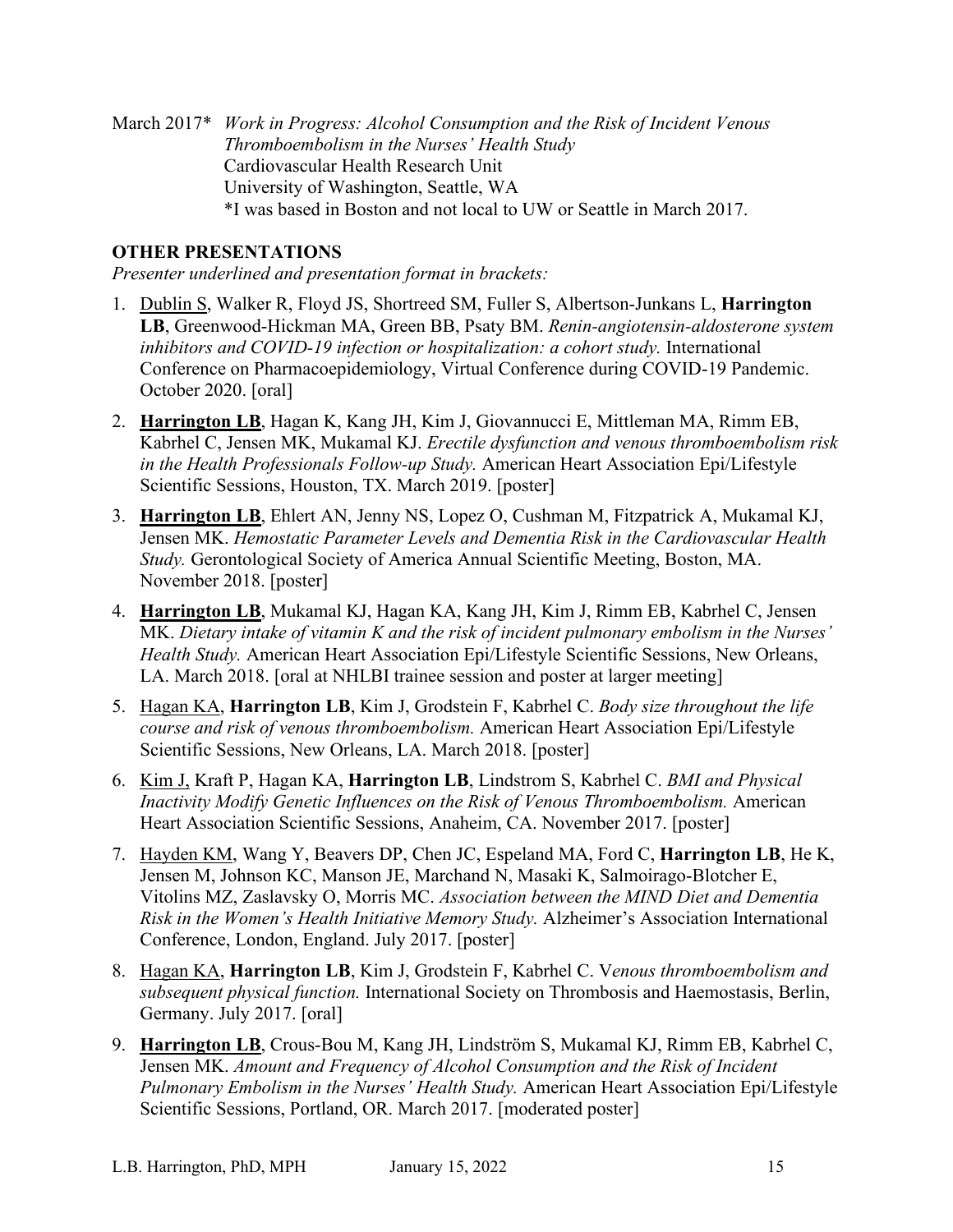- 10. Katon J, Gray K, Gerber MR, **Harrington L**, Woods N, Weitlauf J, Bean-Mayberry B, Goldstein K, Hunt J, Katon W, Haskell S, McCutcheon S, Gass M, Gibson CJ, Zephyrin L. *Vasomotor symptoms, depression, obesity, and health related quality of life among Veteran and non-Veteran postmenopausal women.* Academy of Psychosomatic Medicine. November 2015, New Orleans, LA. [oral]
- 11. Blondon M, **Harrington LB**, Boehlen F, Robert-Ebadi H, Righini M, Smith NL. *Prepregnancy BMI and delivery BMI as risk factors for postpartum VTE: a population-based, case-control study.* International Society on Thrombosis and Haemostasis. June 2015, Toronto, Canada. [oral]
- 12. **Harrington LB**, Marck BT, Wiggins KL, McKnight B, Heckbert SR, Woods NF, LaCroix AZ, Blondon M, Psaty BM, Rosendaal FR, Matsumoto AM, Smith NL. *The association of endogenous steroid hormone, SHBG, and precursor steroid levels with hemostatic factor levels in postmenopausal women.* International Society on Thrombosis and Haemostasis, Toronto, Canada. June 2015. *(poster presentation)* [poster, top 20% of posters by score]
- 13. **Harrington LB**, Rossouw JE, Cushman M, Blondon M, Kaunitz A, McKnight B, Heckbert SR, Woods NF, LaCroix AZ, Allison MA, Martin LW, Johnson KC, Smith NL. *The association between vasomotor symptoms and hemostatic factors in postmenopausal women.* North American Menopause Society, Washington, D.C. October 2014. [oral]
- 14. **Harrington LB**, Rossouw JE, Cushman M, Blondon M, Kaunitz A, McKnight B, Heckbert SR, Woods NF, LaCroix AZ, Allison MA, Martin LW, Johnson KC, Smith NL. *The association between vasomotor symptoms and hemostatic factors in postmenopausal women.* The Science of Thermoregulation and Vasomotor Symptoms: New Targets for Research and Treatment. 2nd Utian Translational Science Symposium, Washington, D.C. October 2014. [poster]
- 15. **Harrington LB**, McKnight B, Heckbert SR, Wiggins KL, Blondon M, Psaty BM, Woods NF, LaCroix AZ, Smith NL. *The association between bilateral salpingo-oophorectomy and incident venous thrombosis among postmenopausal women with hysterectomy.* Scientific and Standardization Committee Meeting of the International Society on Thrombosis and Haemostasis, Milwaukee, WI. June 2014. [poster]
- 16. Blondon M, Quon B, **Harrington L**, Bounameaux H, Smith N. *Association between newborn birth weight and maternal venous thromboembolism in the postpartum period: a population-based case-control study.* Scientific and Standardization Committee Meeting of the International Society on Thrombosis and Haemostasis, Milwaukee, WI. June 2014. [oral]
- 17. Blondon M, **Harrington L**, Casini A, Boehlen F, Righini M, Bounameaux H, Smith N. *Racial and ethnic differences in the risk of postpartum venous thromboembolism: a population-based, case-control study.* European and Swiss Congress of Internal Medicine 2014, Geneva, Switzerland. May 2014. [poster]
- 18. **Harrington LB**, Wiggins KL, Blondon M, Floyd JS, Bis JC, Sitlani CM, Rice KM, McKnight B, Psaty BM, Heckbert SR, Smith NL. *Oral Estrogen Hormone Therapy Use after Incident Venous Thrombosis and the Risk of Recurrence*. American Heart Association EPI/NPAM 2014, San Francisco, CA. March 2014. [oral and poster]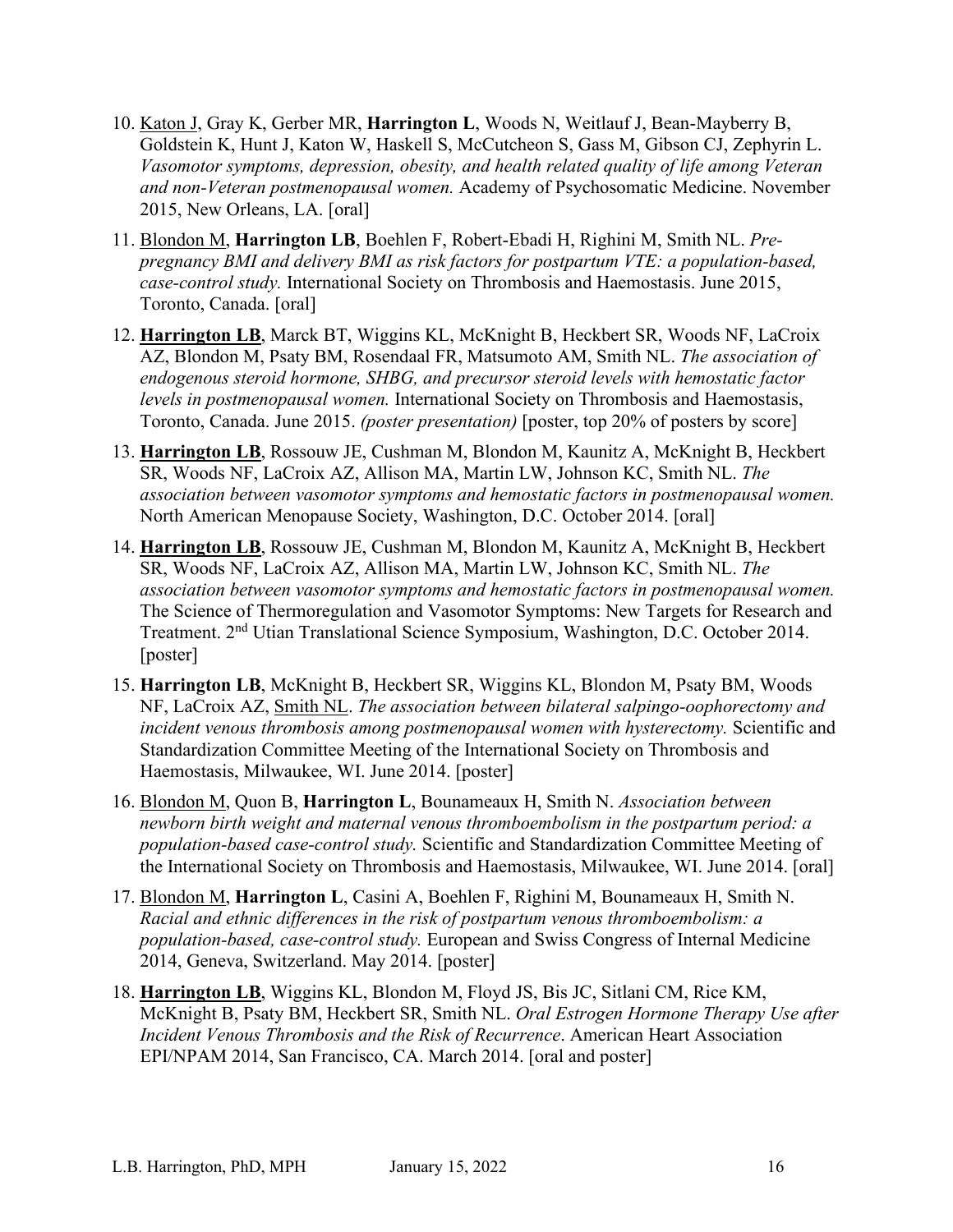- 19. **Harrington LB**, Wiggins KL, Sitlani C, Blondon M, Hyylckama Vlieg A van, Rosendaal F, Heckbert SR, Psaty BM, Smith NL. *Replication and meta-analysis of the association between F11 genetic variants and the risk of incident venous thrombosis by statin use*. Congress of the International Society on Thrombosis and Haemostasis, Amsterdam, Netherlands. July 2013. [moderated poster]
- 20. Smith NL, **Harrington LB**, Blondon M, Wiggins K, Floyd JS, Sitlani C, McKnight B, Rosendaal F, Heckbert SR, Psaty BM. *Current statin use and its association with recurrent venous thrombosis.* Congress of the International Society on Thrombosis and Haemostasis, Amsterdam, Netherlands. July 2013. [oral]
- 21. Blondon M, Wiggins K, **Harrington LB**, McKnight B, Taylor KD, Rosendaal F, Heckbert SR, Psaty BM, Smith NL. *Candidate genetic polymorphisms and their associations with incident and recurrent venous thrombosis*. Congress of the International Society on Thrombosis and Haemostasis, Amsterdam, Netherlands. July 2013. [oral]
- 22. Blondon M, Wiggins KL, **Harrington L**, Li G, McKnight B, Psaty BM, Smith NL, *Absence of interactions between selected genetic polymorphisms and oral hormone therapy on the risk of venous thrombosis*. International Symposium on Women's Health Issues in Thrombosis and Haemostasis, Vienna, Austria. February 2013. [poster]
- 23. Blondon M, Hoppe KK, **Harrington L**, Righini M, Boehlen F, Smith NL, Bounameaux H, *Risk of venous thrombosis after cesarean sections: a systematic review and meta-analysis. International Symposium on Women's Health Issues in Thrombosis and Haemostasis*, Vienna, Austria. February 2013. [poster]
- 24. Dombkowski KJ, **Harrington LB**, Kennedy A, Clark SJ, *Parent Preferences for Automated Appointment Reminders*. 2012 Pediatric Academic Society Meeting, Boston, MA. 29 April 2012. [poster]
- 25. Dombkowski K, **Harrington L,** Kennedy A, Clark S, *Parent Preferences for Automated Appointment Reminders.* National Immunization Conference. CDC, Online. 26 March 2012. [oral]
- 26. Dombkowski KJ, **Harrington LB**, Kennedy A, Clark SJ, *Parent Preferences for Automated Appointment Reminders*. 2012 Pediatric Academic Society Meeting, Boston, MA. 29 April 2012. [poster]
- 27. Dombkowski K, **Harrington L**, Kennedy A, Hanauer D, Clark S, *Current and Potential Use of New Technologies for Immunization Reminder Notification.* 2011 Pediatric Academic Society Meeting, Denver, CO. 3 May 2011. [oral]
- 28. Dombkowski K, **Harrington L**, Kennedy A, Hanauer D, Clark, S., *Provider Readiness to Leverage New Technologies for Reminder Notifications.* National Immunization Conference. CDC, Washington, D.C. 28 March 2011. [oral]
- 29. Dombkowski K, **Harrington L**, Kolasa M, Clark S, *Effectiveness of Population-Based Immunization Recall in a Large Urban Area.* National Immunization Conference. CDC, Washington, D.C. 28 March 2011. [poster]
- 30. Dombkowski K, **Harrington L**, Clark S, *Pandemic Preparedness: Identifying and Reaching Priority Cases Using an IIS.* National Immunization Conference. CDC, Washington, D.C. 28 March 2011. [poster]